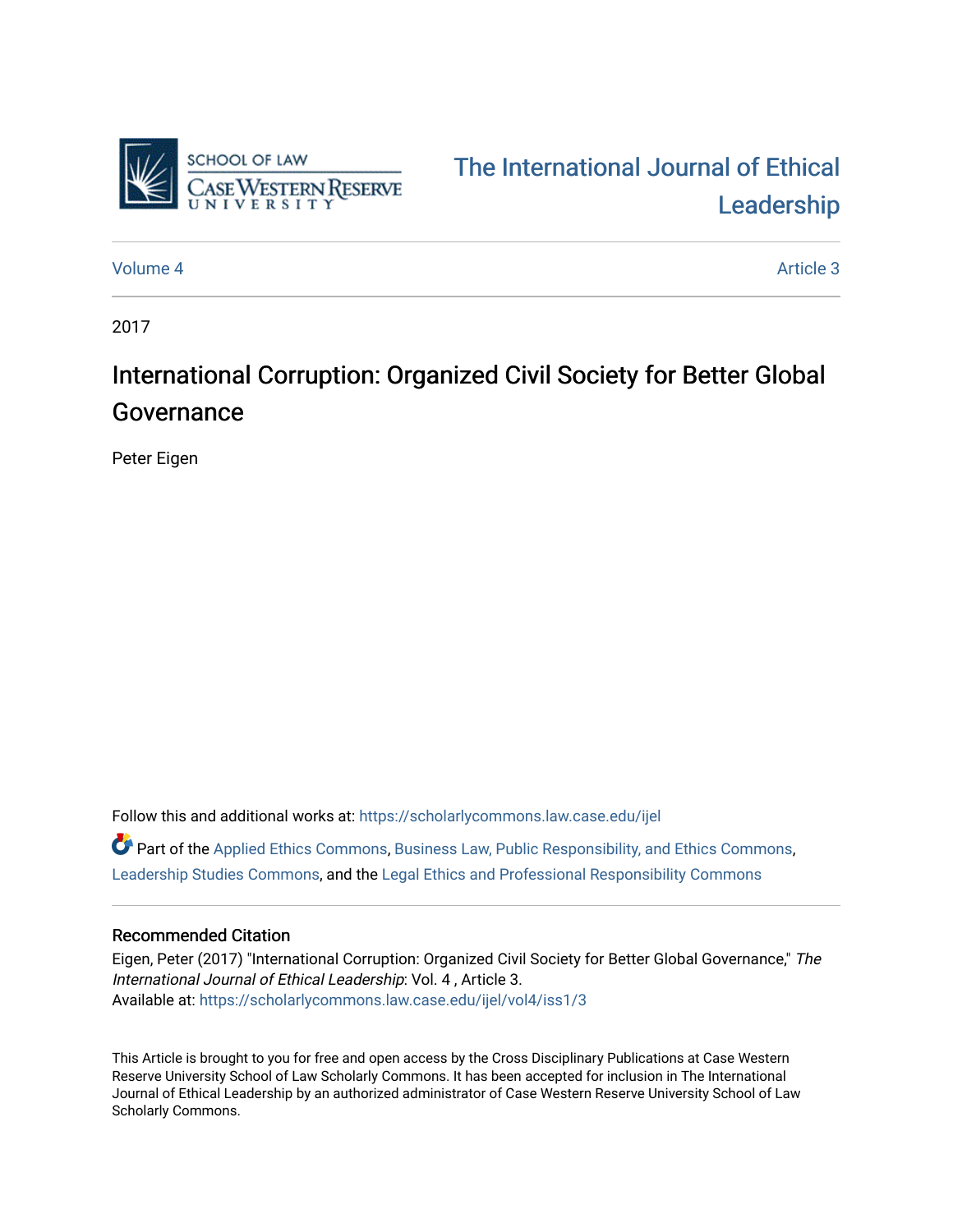# International Corruption

Organized Civil Society for Better Global Governance

Peter Eigen Transparency International

The theme of this issue, and the conference with which it is connected, is most timely. Corruption is the most talked about global problem around the world. Grand corruption in the global economy, petty corruption at home and abroad, corruption in politics, economic development, science, media, medicine, international and national corruption: the cancer of corruption seems to be everywhere and unending.

My focus here is on international corruption because it is particularly pernicious. It also lends itself to illustrating the failure of global governance. It is both a consequence of failed global governance and one of the contributing factors to this failure. At the same time, international corruption is an area where a new paradigm of global governance is clearly needed.

I see a constructive role for organized civil society in tackling poor governance and international corruption where the traditional actors of governance—national governments and their intergovernmental institutions—have proved to be helpless. I am speaking of civil society organizations (CSOs) such as Transparency International (TI), which through their interaction with other actors of governance—mainly governments and business—have managed to make a tangible difference in the global fight against corruption. I founded TI in 1993 in Berlin, and will speak from my practical experiences as longtime chair of TI and founding chair of the Extractive Industries Transparency Initiative (EITI).

Through the empowerment of civil society organizations, it is my hope that similar outcomes can be achieved in many other areas of failing governance, whether they be human rights violations, the destruction of the environment, or the violation of fair labor standards.

# Failing Global Governance

The present paradigm of global governance is based on the key role of sovereign nation-states and their governments. This near exclusive reliance on nation-states is outdated. The globalization of the economy has surpassed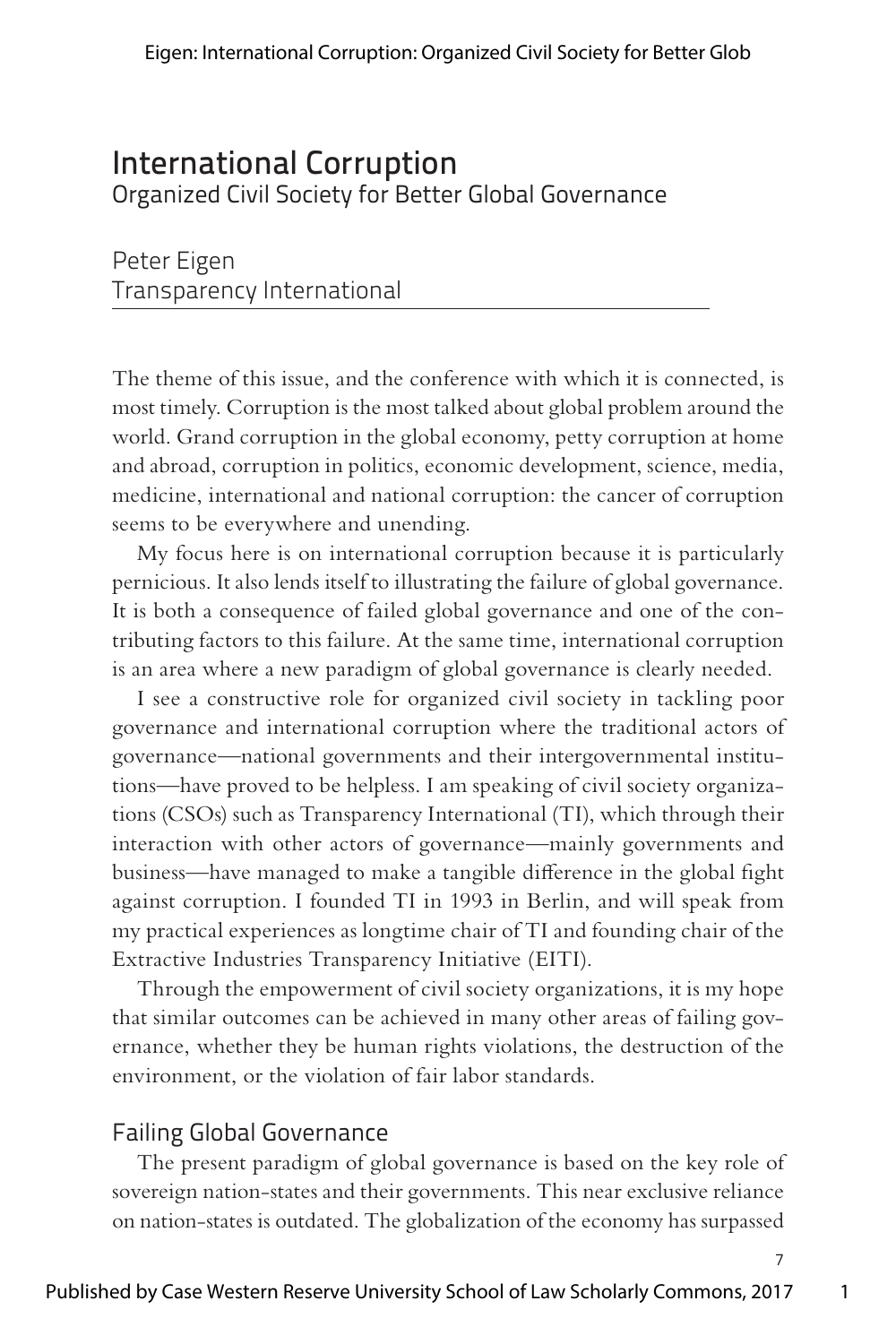the capacity of national governments to regulate the economy. National governments simply do not have the global reach that would be required to govern the global economy. I would point to at least three dimensions of asymmetry that make it nearly impossible for national governments to establish a coherent system of governance:

- Limited geographical reach of national governments: while business is operating with few binding constraints in a worldwide market, government authority is largely limited to their respective territories.
- Time-bound government terms: governments, in particular those that are democratic, have to serve their voters' interests in a relatively short time period, while most of the global issues such as climate change—have to be addressed with a long-term approach.
- Government constituencies: the constituencies of national governments are often scattered and diverse, with many different interests—and therefore demands on their governments—other than global issues.

The nation-state paradigm is as a result only partly functional in a globalized economy. This is also largely true for their intergovernmental organizations (including the World Bank, the International Monetary Fund, and United Nations agencies), where member nations often pursue their national agendas. Of course, it is legitimate and to be expected that these organizations carry out the wishes of their member nations, but this too often happens to be the lowest common denominator.

Hence, there is no coherent, overarching authority that could install what we in Germany proudly call a *Soziale Marktwirtschaft*, a social market economy, where good governance can protect the functioning of the market (against corruption and the abuse of private power, for example) or even correct the outcome of the market forces where they are socially unacceptable. At present the primacy of politics over markets has been lost.

We need a new paradigm of global governance. The outcome of the present system is marked by governance failure—at the global, regional, and local levels.

Can the world accept an outcome that condemns a billion people to absolute poverty? A billion people without reasonable access to drinking water? Twice that number of people living without proper sanitation? Year after year, 6.6 million children die before the age of five, mainly because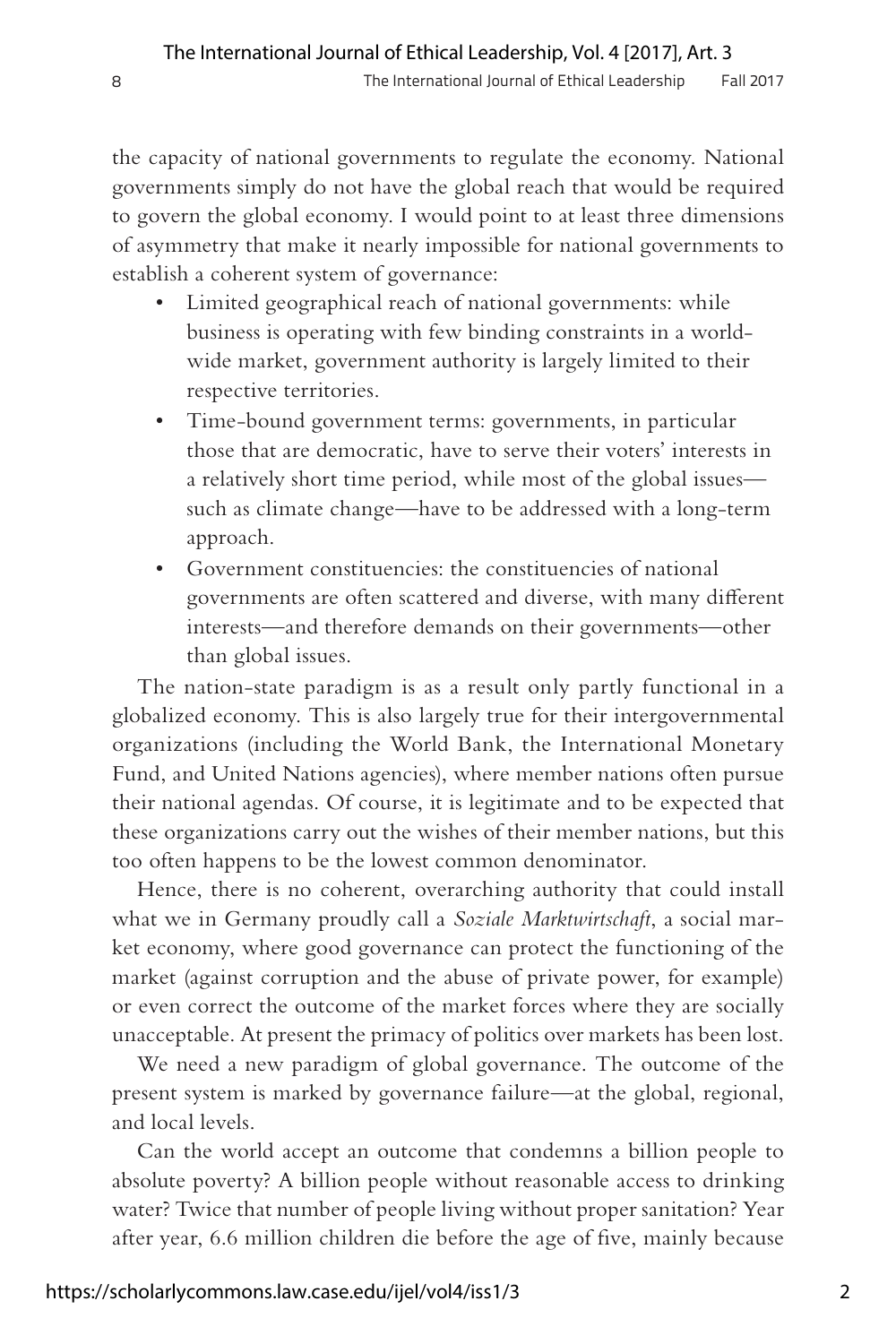of banal, poverty-related diseases (UNDP HDR 2013). Can we accept the conflicts, violence, and terror arising from failing governance in so many regions and countries, including eastern Democratic Republic of Congo, Sierra Leone, Sudan, and Syria? Millions of innocent people die because of failing governance; hundreds of millions are refugees.

The record is clear; our present global governance functions badly. In fact, the people on the streets of Madrid, Cairo, Athens, Tunis, and New York have told us: we need change.

#### Alternative Governance Scenarios

It has sometimes been suggested that the private sector, especially global companies, should take on a stronger role for better global governance. This is because—provided they can be relied on to apply "corporate social responsibility"—they have the global reach, the global strategies, the longterm perspective, and the invisible hand of the "market" as reliable referee (although according to Amartya Sen, it is an invisible referee "nowhere to be seen" when needed).

The proponents of this alternative have grown quieter in recent years as an unfettered global marketplace allowed many bankers and other global business people to bring untold misery to the world. And indeed, who would give the leaders of these enterprises the skills, the mandate, even the incentives and interest to pursue the global public good? They are themselves subject to the short-term imperatives of the financial markets. They themselves need an enabling environment to implement corporate social responsibility; they themselves need good global governance.

A decisive governance role for the private sector cannot then be the answer. But I will argue later that there is indeed a broad role for business in good global governance. However, it must be embedded in an enabling environment for responsible corporate conduct. Such an environment must be shaped by society based on the primacy of politics over the market.

My positive message is that there may well be a powerful new actor: organized civil society. The ability and role of civil society, particularly organized civil society, in shaping global governance is increasingly recognized—not by replacing legitimate governments and their institutions but by complementing them in a triangular interaction of government, business, and civil society organizations.

International corruption is an excellent issue to illustrate the constructive impact of CSOs. Governments of the most powerful nations were helpless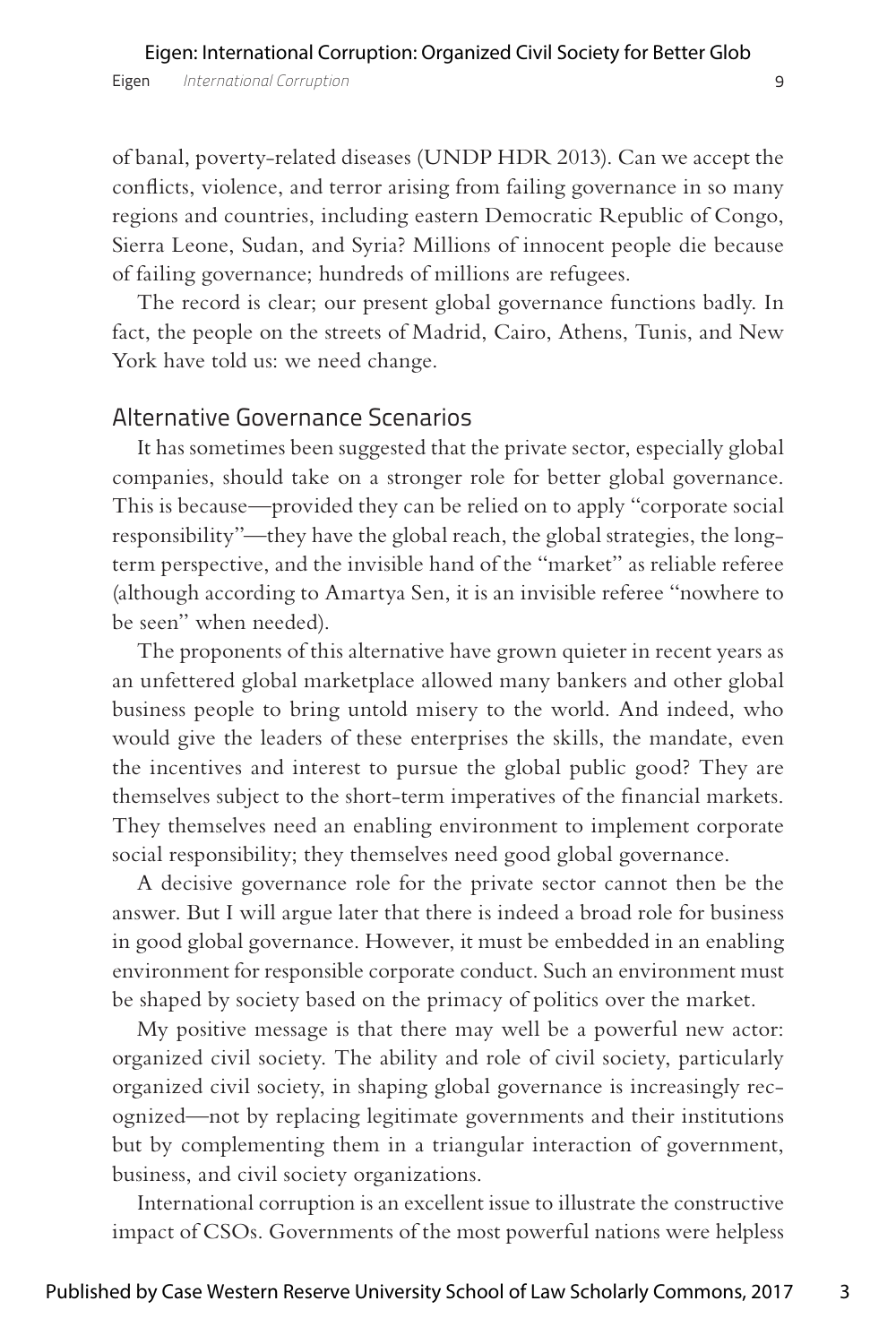against the dramatic growth of international corruption until the end of the 1990s, as were so many of the biggest enterprises in the world. How did CSOs make a difference?

## Corruption: The Cause and Consequence of Failed Governance

International corruption is endemic. The World Bank estimated that in 2001–2002, the equivalent of \$1 trillion per year was paid in bribes worldwide, about 3 percent of world GDP (World Bank 2013). This is a huge amount, but the real damage is much more severe. For one thing, this estimate refers to the relatively narrow definition of the World Bank focusing on the public sector: "Corruption is the abuse of public office for private (economic) gain," which leaves out the vast areas of (1) corrupt practices among private sector actors and (2) corruption focused on political power rather than economic gain. The definition of TI includes these often overlapping types of corruption: "Corruption is the abuse of entrusted power for private gain"; hence a much wider area of corruption is at stake.

But more important is that the amounts paid as bribes are only the tip of the iceberg of the damage caused. Corruption perverts economic management, thereby causing untold misery, conflict, violence, and environmental destruction in the world. Extensive research has been conducted about the costs of corruption; the World Bank declared them in 2011 as "among the greatest obstacles to economic and social development" (World Bank 2011). But this was after the World Bank had turned from Saul to Paul.

When, as director of the regional office for East Africa of the World Bank, I criticized rampant corruption in Africa in 1990, I was told to shut up. The legal department pointed to the charter of the World Bank, which made it illegal for the bank to meddle in the internal affairs of our partner countries; only "economic considerations" were allowed. The issue of corruption was in their opinion a strictly internal matter and, therefore, off limits in our strategies.

Of course, we had a fiduciary responsibility to protect the bank's own projects and financial resources against misuse and waste. But even in the otherwise very detailed and rigorous procurement guidelines—which had been part of my responsibilities in an earlier stage of my World Bank career—the sanctions against corruption were couched in exceedingly soft terms, requiring a binding conviction for corruption in a local court before any of the customary sanctions against misprocurement were permitted.

Why did the World Bank at that time take this position? Because in most of its member countries foreign bribery was allowed. With the honorable exception of the United States, which had in 1977 introduced under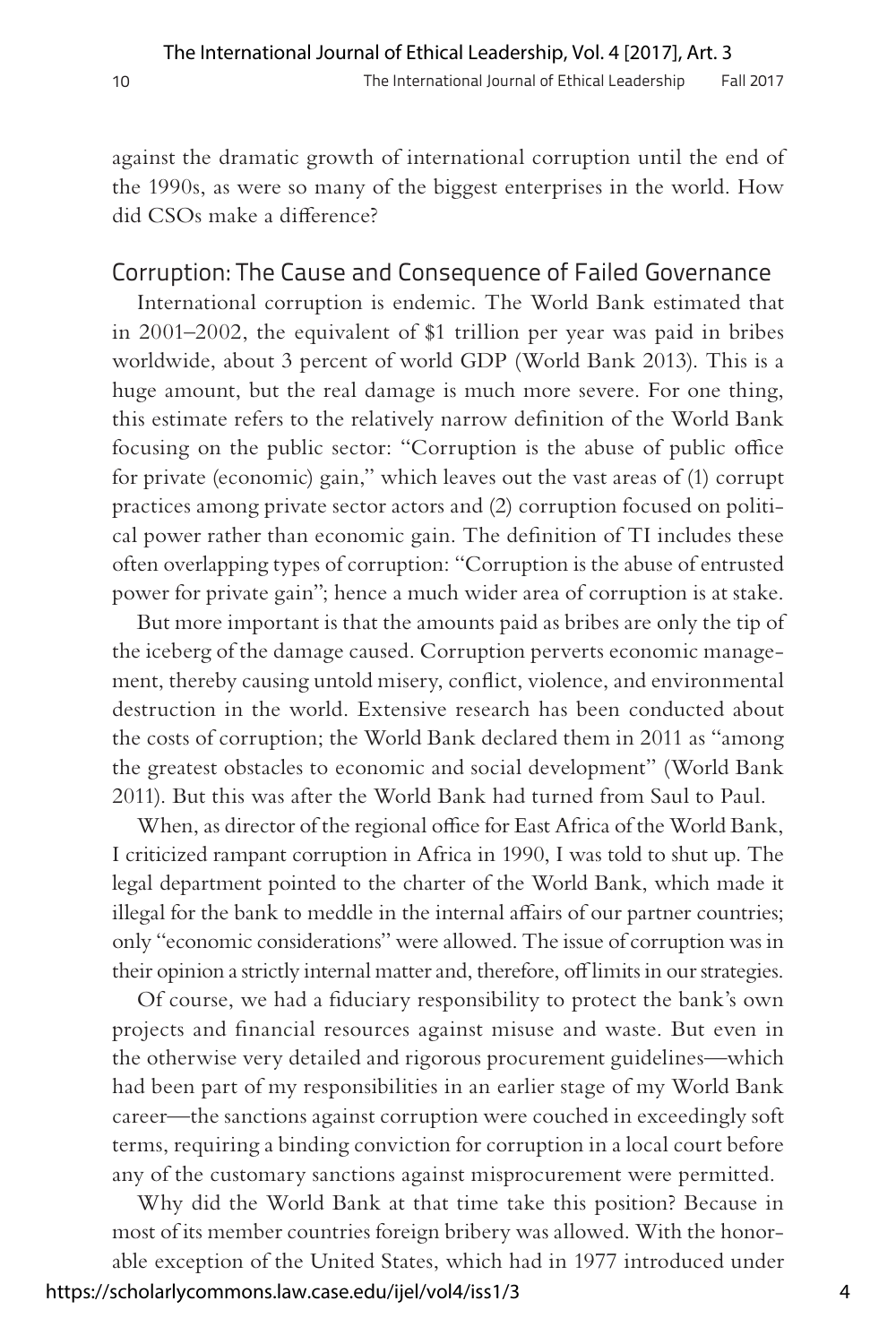President Jimmy Carter the Foreign Corrupt Practices Act (FCPA), making it a crime to bribe abroad, most other countries, in particular the rich Organization for Economic Cooperation and Development (OECD) member countries, not only allowed their nationals to bribe abroad but also supported them with generous tax deductibility for bribes paid abroad. They also turned a blind eye to corruption under other support schemes, such as export financing and insurance.

The general consensus was that the globalized economy is largely without governance, and therefore companies willing and able to obtain business under this "free-for-all" system deserved rewards for their effective operations rather than criticism and obstacles, based on value systems that were far from universal. Even the more scrupulous countries and companies that recognized the destructive impact of international corruption on the affected societies—and in fact on the functioning of the market—felt constrained from following the American example of the FCPA because "everybody else was bribing." It was therefore quite natural that the members of the World Bank used their voting power to block any activity that might embarrass their companies in their quest for business.

It was thus to be expected that I received in 1990 a memorandum from the legal department in Washington, DC, demanding that I immediately stop my improper efforts to control international corruption. I had given a passionate speech in front my colleagues at a staff retreat in Swaziland, proposing a task force for developing a systematic concept against international corruption. Quite a number of them had agreed to join my initiative. We even had enlisted a number of African and European business leaders, who also felt they were victims of corruption.

My colleagues had all experienced the same frustration of rejecting bad project proposals because they were overdesigned, too expensive, or environmentally or socially harmful—but then seeing these same projects going ahead more rapidly than the good projects, which the donor community supported. Very often these poorly designed projects were driven by an unholy alliance of corrupt promoters from the global North and powerful kleptocrats in Africa. They were able to mobilize a consortium of banks with the help of export financing, often at higher interest rates and with higher total project costs. It is the sheer number of these types of white elephant projects that are at the root of the economic and financial failure in much of the developing world.

Our task force was determined to protect the people of Africa against the poverty and misery caused by their corrupt leaders. This is why the Published by Case Western Reserve University School of Law Scholarly Commons, 2017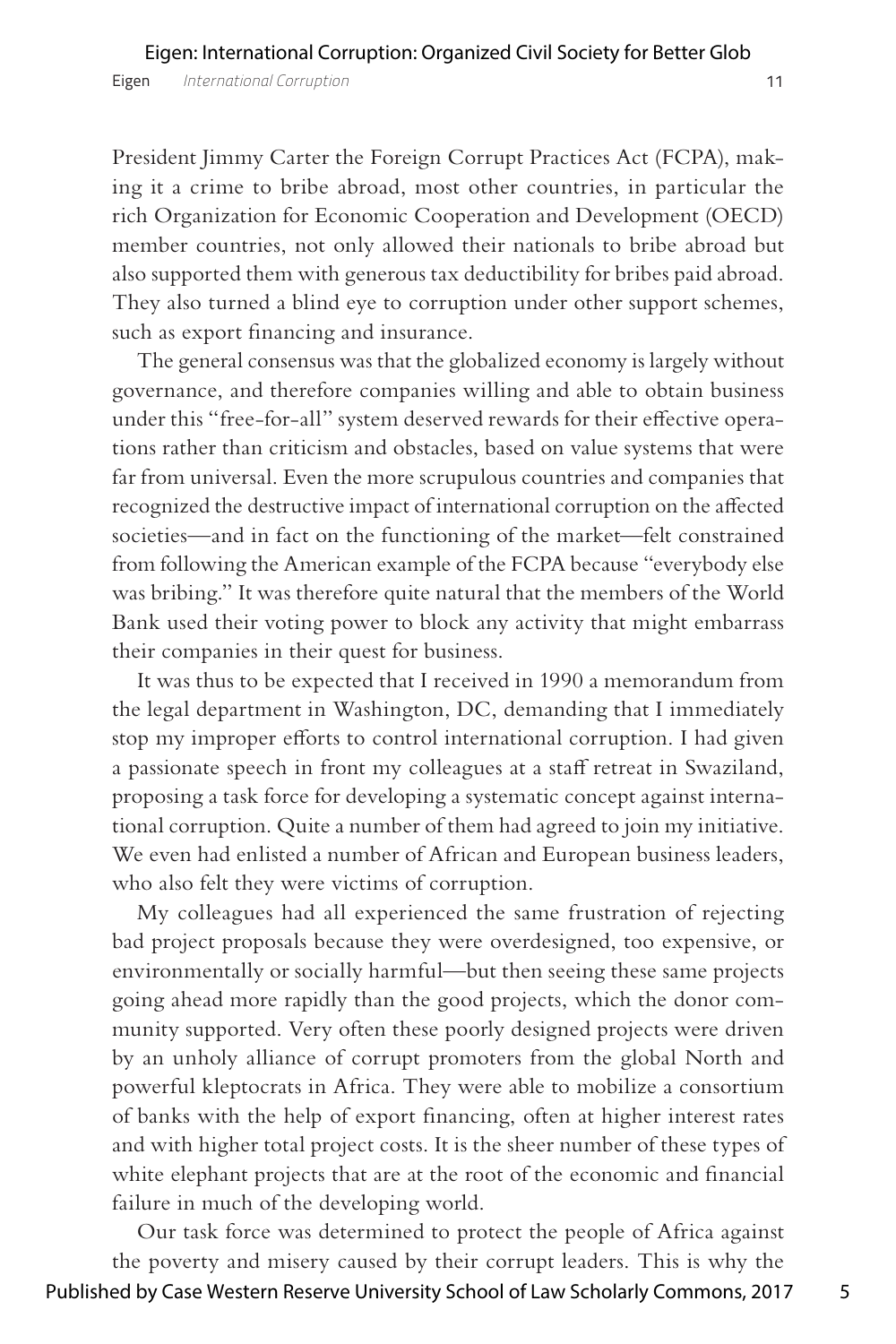memorandum of the legal department was such a great shock to us. The memo took the position that our idea of fighting corruption was not only illegal under the World Bank's charter but that it was also naive and unprofessional, and therefore we had to give this idea up immediately.

When I continued to promote the idea in my own free time, the president of the World Bank himself, Barber Conable, sent me a message pointing out that my anticorruption work, even if kept separate from my role of World Bank director, was embarrassing and had to stop. I had to leave the World Bank if I wanted to continue this work.

At about the same time, the German deputy minister of economic cooperation stopped two German development agencies, the Gesellschaft für technische Zusammenarbeit (GtZ) and the Stiftung für Internationale Entwicklung (DSE), from financing a first brainstorming session scheduled for 1990 in Berlin. Their managing directors, Hansjörg Elshorst and Peter Sötje respectively, had understood the devastating impact of systematic corruption, especially for people in the developing world, but their political masters were not ready to stop German business from systematically bribing in the international marketplace.

Accordingly, my efforts to advance the anticorruption drive were met with hostility and ridicule in government and business circles, although my presentations at international conferences, particularly those organized by the Global Coalition for Africa (GCA), found increasing support by leaders in the development community, including politicians and intellectuals from Africa, Latin America, and Asia.

#### Founding Transparency International

In early 1993 we felt that a critical mass for launching a civil society organization had been achieved. After creating a legal entity in the form of a German not-for-profit association (Gemeinnütziger Verein) with nine cofounders in the Maastricht office of Jan Pronk, then minister of development of the Netherlands and cochair of the GCA, we invited about 40 supporters to the Villa Borsig in Berlin in May 1993. Even at that early date we already had prominent participants, including former politicians, business leaders, and civil society activists from Africa, Asia, and the Americas.

At that conference exactly 20 years ago we agreed on the name Transparency International. Even though it sounded too tame for some of the participants at the meeting, it reflected the intention to cooperate with governments and business in the face of the technical complexities of cor-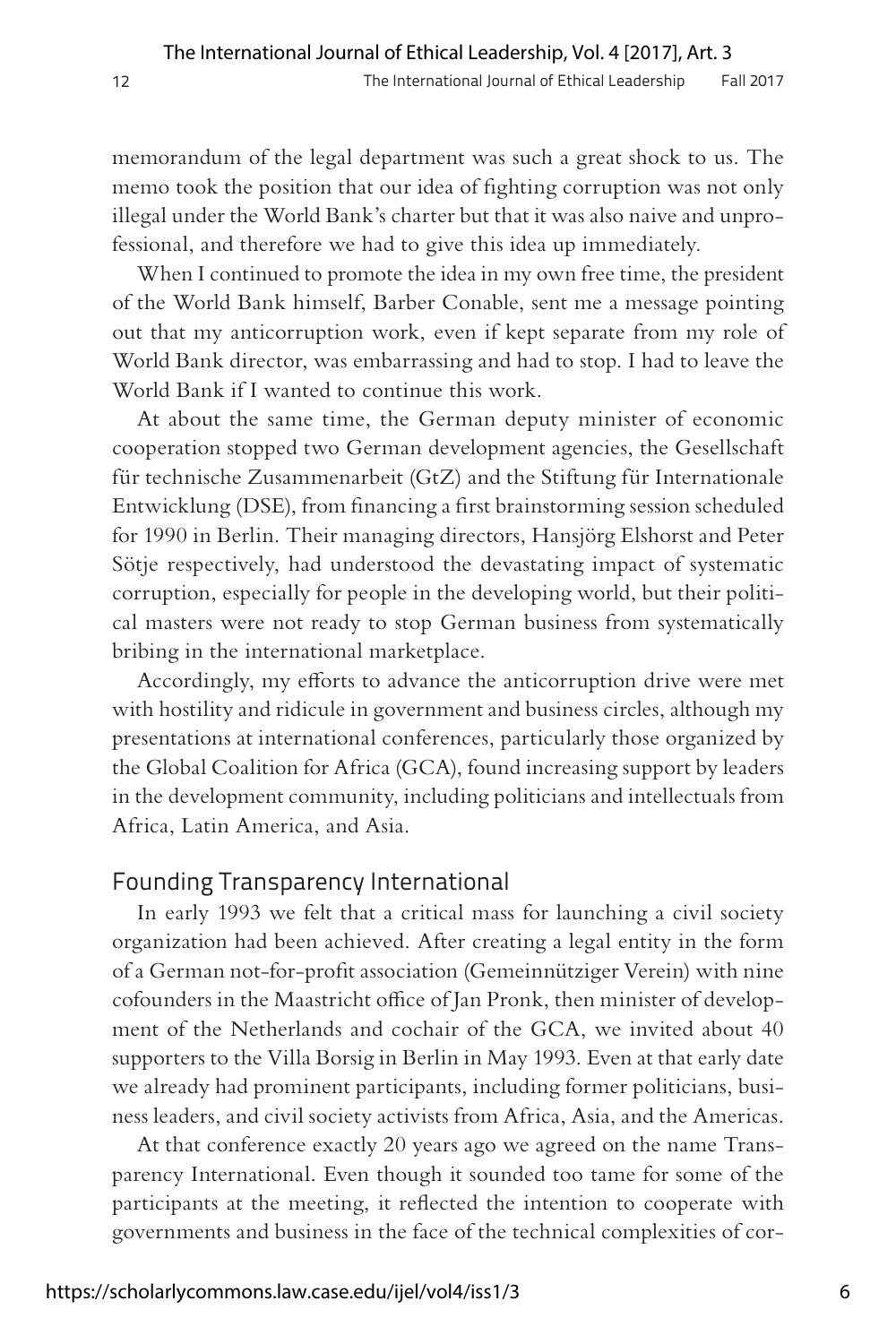ruption—especially international grand corruption—where confrontation might interfere with the need for finding joint solutions. We also agreed on three basic principles for our work:

- 1. a holistic approach to improving systems against corruption;
- 2. noninvestigation of individual cases of corruption for exposure; and
- 3. mobilization of civil society in the affected countries and regions to diagnose their own problems and to design and implement the necessary reforms.

These three principles served TI well and are still the three tenets of our work worldwide.

This rather technocratic approach has to be understood in the context of the legal and political attitude toward international corruption at the time. It was considered destructive, ugly, even unethical, but was accepted as necessary and legal by the majority of governments in states where the bribes originated, as well as by business enterprises and even the academic community around the world. In a globalized economy without binding governance, this mercantilist position was considered legitimate—and our approach naive and unprofessional. We had to tread very carefully in order to survive.

1. The *holistic approach* was in stark contrast to the aims of most anticorruption efforts, which focused mainly on punishment and sanctions. TI recognized that prevention and positive incentives were just as important. We saw that a system to protect society against corruption had to have many diverse elements, such as procurement rules, access to information requirements, conflict-of-interest standards, political financing rules, even the value systems of society as taught in faith-based organizations and schools. Criminal sanctions are only one arrow in the quiver, and a relatively blunt weapon for that matter, because under most civilized criminal law systems the barriers of due process against punishment are very high. As a result, business leaders find the risk of blacklisting by the World Bank or from lucrative government contracts more onerous than criminal sanctions with their high burden of proof.

Very early on, TI began to establish the most important elements of integrity systems—we called them pillars of integrity—into Integrity Systems Source Books for use by our members in their fight against corruption. These pillars were quasi checklists for diagnosing the strengths and weaknesses of a country's integrity system. National Integrity System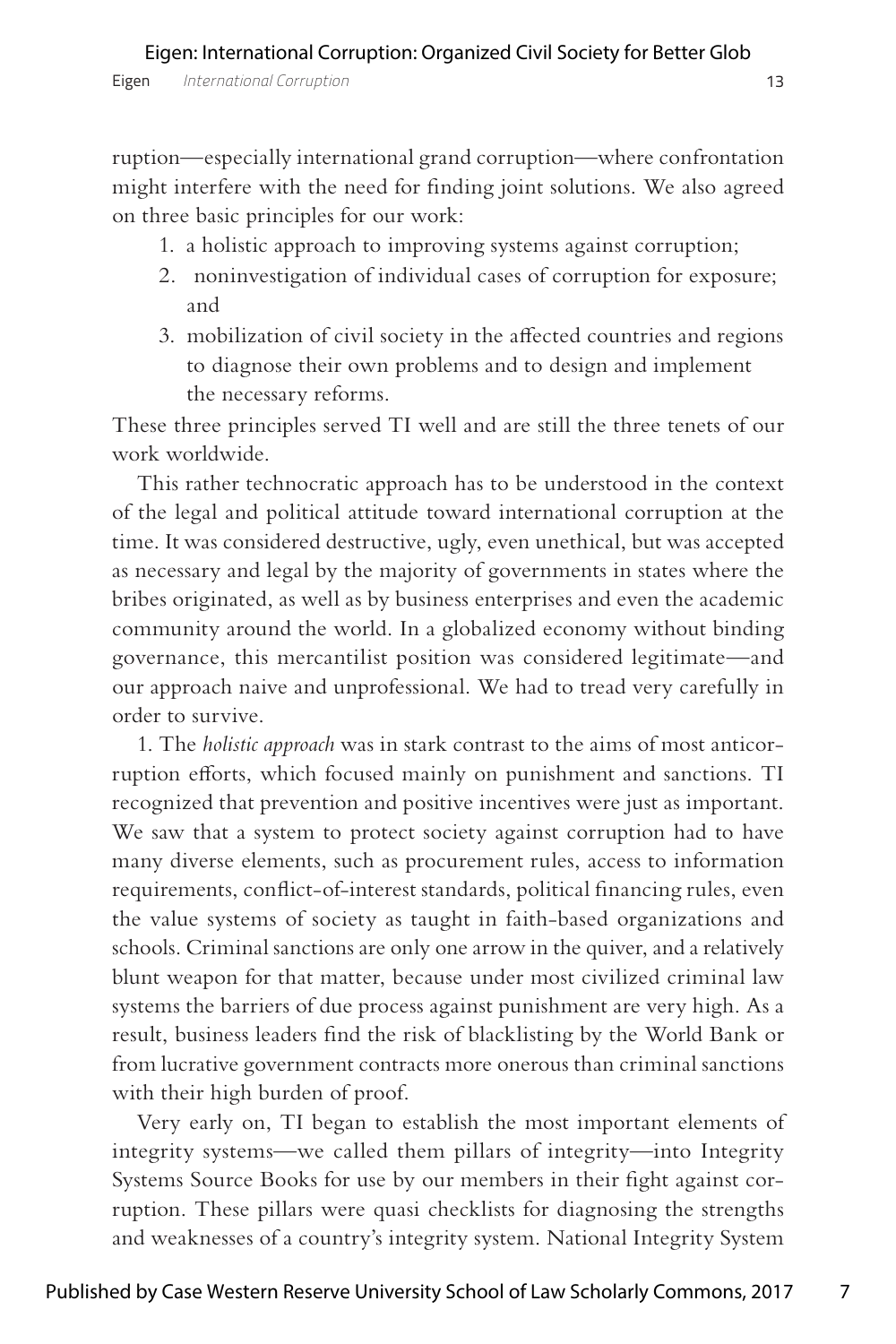Reviews were carried out in many countries. The same approach could be used to look at the integrity systems of provinces, of municipalities, even of sectors—for example, the health sector in the province of Cordoba.

2. The *noninvestigation of individual cases* for exposure has become a rather controversial policy. After all, the naming and shaming of the corrupt was seen by many as one of the most effective tools for fighting corruption. Our fear was that we would be victimized by harassment, threats, and libel suits all over the world. We also felt that some of the corrupt arrangements in international trade and investment were so complex that we needed the cooperation of the major players in this arena to effectively tackle them albeit an occasionally antagonistic cooperation.

Soon TI noticed that a total abstention from focusing on individual cases could turn it into a toothless tiger, and over time various ways to feature individual cases, particularly those in the public domain, became more accepted, as its growing reputation and political strength provided the necessary confidence for cautiously opening this battle ground. However, this still did not change our intention to cooperate as much as possible with governments, international organizations, and business, as long as the independence of TI could be clearly protected. We were often criticized for this cooperation by other, more confrontational CSOs.

For instance, when I worked with Siemens and other global companies on analyzing and controlling international corruption, scorn was heaped on what another CSO called "offering a fig leaf" to the companies that would not change one bit despite their verbal commitments to help us in our campaign. Of course, when Siemens was caught in 2004 for large-scale international bribery, the voices of "we told you so" were raised, as if TI had been used by Siemens to continue their corrupt ways with impunity. In reality it was the other way around. Siemens and other powerful companies had helped TI to make the OECD Convention against Bribery of 1997 a reality. As I will describe later, without the open letter written by these companies to the Kohl government in 1997 demanding the signature by Germany of this convention, Germany and consequently also France, the United Kingdom, and other exporting countries would not have participated (see below on "Collective Action"). Without the convention, Germany would not have changed its permissive law in May 1999. On the basis of this law Siemens was prosecuted and eventually turned away from its earlier systemic corruption.

3. The *mobilization of civil society in the affected countries* in the form of national chapters is probably the most important structural feature of TI.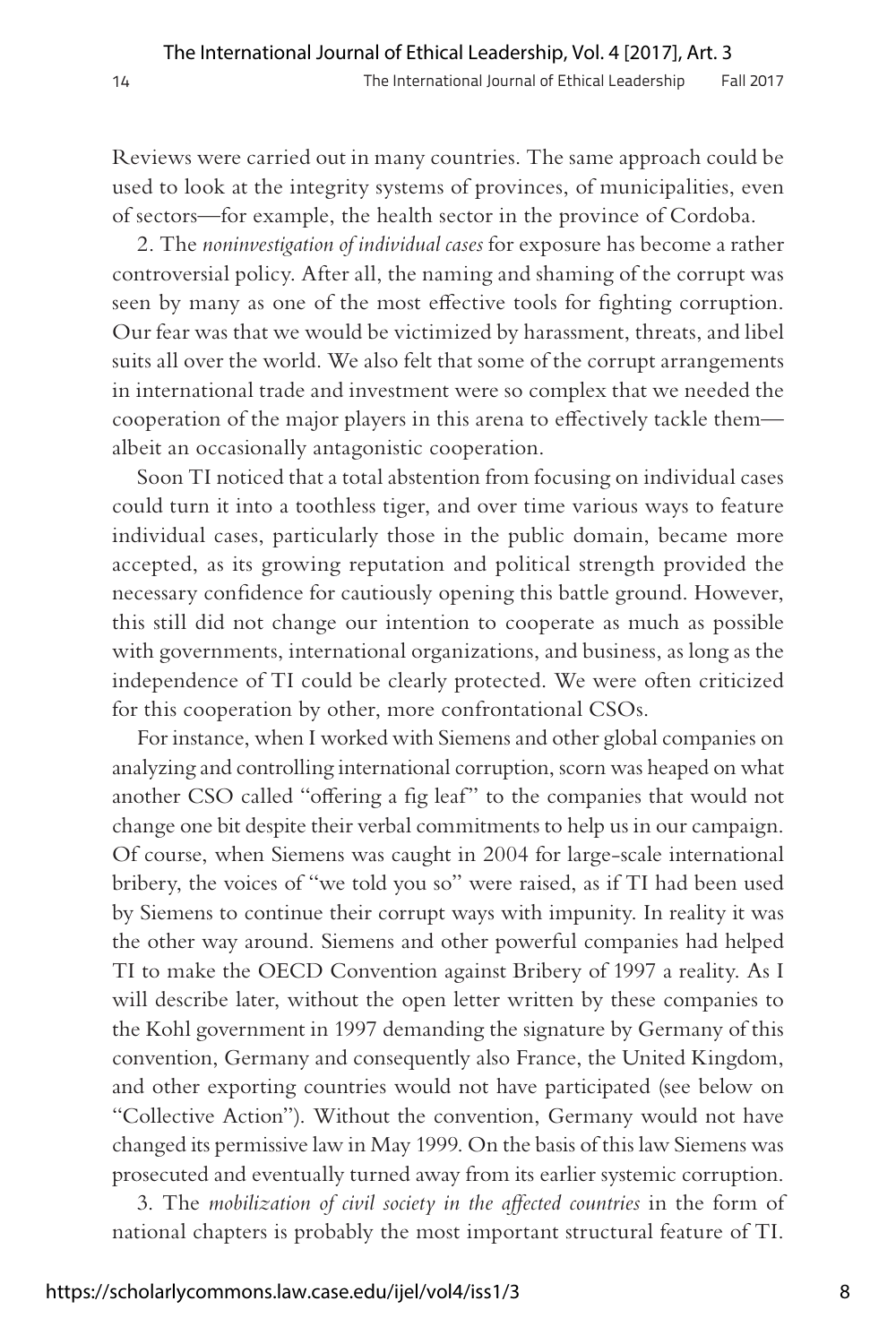At the 1993 launch conference we decided that TI would not evaluate corruption in various countries and try to impose its proposed solutions from a global vantage point. Instead, we would try to empower participating societies to diagnose their own problems, design suitable reforms, and implement these, hopefully in cooperation with government and private sector actors in their countries. The global movement would support these efforts with tools such as the Integrity System Source Book mentioned above, information about anticorruption experiences worldwide, and other instruments. Regular meetings, workshops, conferences, and publications helped to build a movement of mutual exchange and support driven by national chapters across all continents.

An essential role was afforded to national chapters at one of the first annual membership meetings in Uganda. While the TI association had been founded on the basis of individual memberships, its charter was changed to make the national chapters the main decision-making body, electing the international board and its chair, deliberating on important policy issues and the annual budget. Individual members can only have up to one-third of the votes.

Today TI has 107 national chapters. They range from small advocacy groups without professional staff in some countries to chapters with thousands of members and well-staffed secretariats in others. In spite of their diversity, they have to live up to minimum requirements, which are regularly reviewed in a participatory accreditation process. With a budget of over 22 million euros in 2012, raised from a multitude of public and private donors, the international secretariat with about 180 international staff in Berlin supports the movement (Transparency International 2013).

#### Transparency International Fighting Corruption

Two decades ago we would not have dreamt of the impact of TI and the tangible changes in the corruption arena that we can see today. Looking back we have to recognize that many factors came together, including the opportune time at the end of the Cold War, courageous personalities and institutions, and a growing demand of the people for better governance. It is hard to imagine that only 15 years ago, the powerful governments of civilized countries and their intergovernmental organizations defended the systematic grand corruption of their citizens and companies outside their borders, thereby perverting decision making in the developing world leading to untold poverty, misery, conflicts, and violence.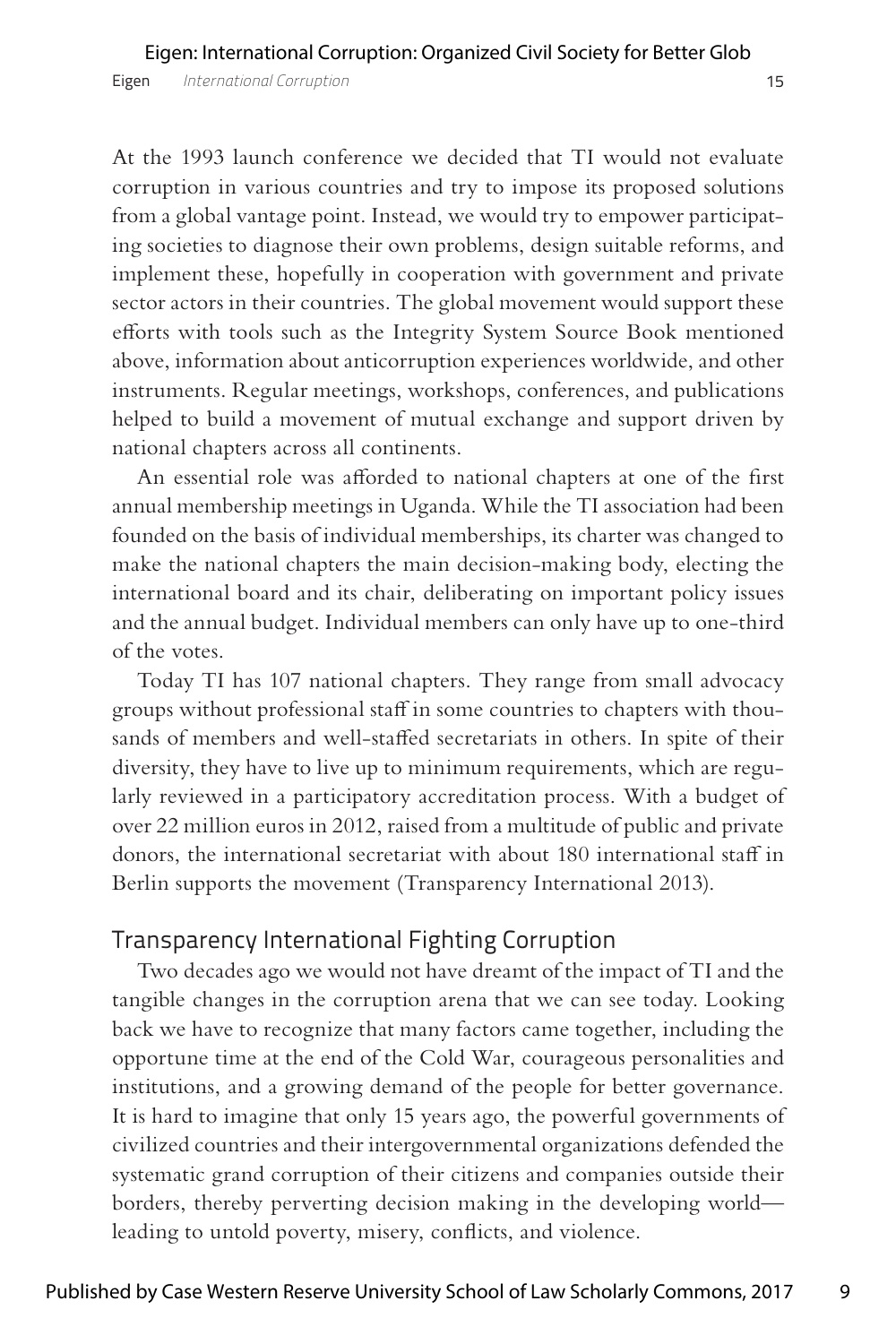Today the UN and its agencies, the Bretton Woods institutions, the regional development banks, and the governments of most countries have joined an often draconian fight against international corruption. In Germany alone, more than 100 criminal anticorruption cases are pending against some of the most powerful world companies. Several global and regional anticorruption conventions have been signed and ratified by a large majority of governments and their parliaments. In my humble opinion—and based on my practical experience—it was the advent of the power of organized civil society, including Transparency International which made this possible.

## TI's "Islands of Integrity": Collective Action

Probably the most helpful idea in creating TI was our concept of "Islands of Integrity": we recognized that it might be unrealistic to demand our supporters to stop bribing overnight, everywhere in the world, but that it might be feasible to identify relevant markets, actual competitive situations with only a limited number of competitors, where each one of them was afraid that the others were bribing. We felt that it would be feasible to arrange in such situations for a mutual commitment by all of them to stop bribing simultaneously. I knew from my work at the World Bank that often only five or ten companies were prequalified to bid for large infrastructure projects. Each of them should be willing not to bribe—if only they could be assured that their competitors would not bribe either.

Robert S. McNamara, the former president of the World Bank, was so enthusiastic about this concept that he came in 1993 to Berlin for the launch of TI. He called the Islands of Integrity concept the "exit route from the Prisoners' Dilemma" in which the corrupt companies and their home governments had been caught: nobody dared to stop bribing unilaterally and potentially lose out in a generally corrupt global market. The Islands of Integrity—today we call it the "TI Integrity Pact" or "Collective Action"—was indeed the way out of this trap.

In fact, this became an important solution for a stalemate we reached at a decisive series of meetings with the business community. From 1995 to 1997 we arranged three meetings at the Aspen Institute on the Wannsee with about 20 leaders of German business—including top managers from Siemens, ABB, Lufthansa, Daimler, Schering, and others—to discuss international corruption and possible reforms. Richard von Weizsäcker, who had just ended his presidency of Germany, chaired the first meeting.

The first meeting ended badly: the company representatives claimed that what they were doing abroad was not corruption but legitimate business https://scholarlycommons.law.case.edu/ijel/vol4/iss1/3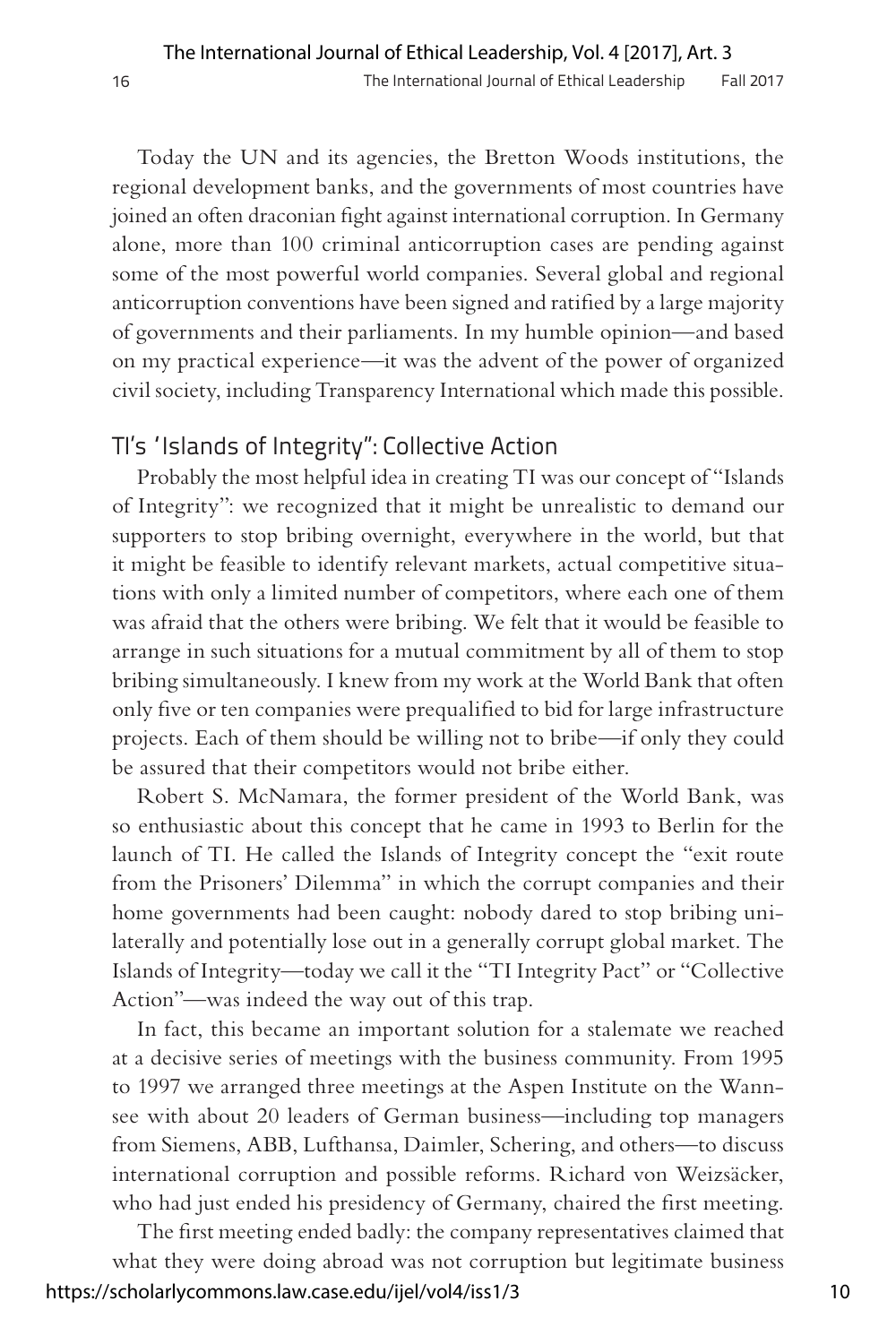acquisition—as customary in foreign markets with different legal systems and values. It was a sign of respect for other cultures and traditions not to impose Western mores on other societies. The second meeting a few months later was already marked by a growing awareness of the damage caused by grand corruption everywhere in the world. Also, a few scandals of international corruption had hit the media. Hence, there was some recognition that what the companies were doing abroad would be called corruption if it was done at home. But since everybody else was bribing in the world market, there was nothing one could do about it without untold damage to one's business.

The third Aspen meeting in early 1997 brought the breakthrough: again, the company representatives professed that international corruption was causing a lot of damage, that they would like to stop and compete with their excellent products on a corruption-free market, but they could not unilaterally end this practice. It was at that point that the TI Integrity Pact was tabled. We promised to identify relevant markets where we would identify all competitors, arrange for a legally binding nonbribery pact, organize independent monitors—perhaps TI national chapters—and help design sanctions against breaches. These sanctions included blacklisting of defaulters, liquidated damages, or forfeiture of bid securities. Based on this proposal the business participants agreed to support TI.

In fact, they sent an open letter to the Kohl government, requesting that Germany support an effort by the OECD to stop the bribery of foreign officials. This effort, which TI had been supporting for a number of years, was in essence collective action at the global level: all OECD members and a number of other large exporters promising to stop bribing abroad.

#### The 1997 OECD Convention Against Bribery of Foreign Officials

In the fall of 1997, the OECD Convention on Combating Bribery of Foreign Public Officials in International Business Transactions was signed; it entered into force in early 1999. This marked a watershed in terms of fighting international corruption. It would not have been thinkable without the open letter sent by the German business community to its government. With the exception of a few supporters of our cause, the government had been openly hostile to any attempts to restrict foreign bribery. It was quite similar in other European countries: without the German initiative this powerful convention would never have seen the light of day.

Of course, there were other important contributing factors. Most importantly the president of the World Bank, James Wolfensohn, invited TI Published by Case Western Reserve University School of Law Scholarly Commons, 2017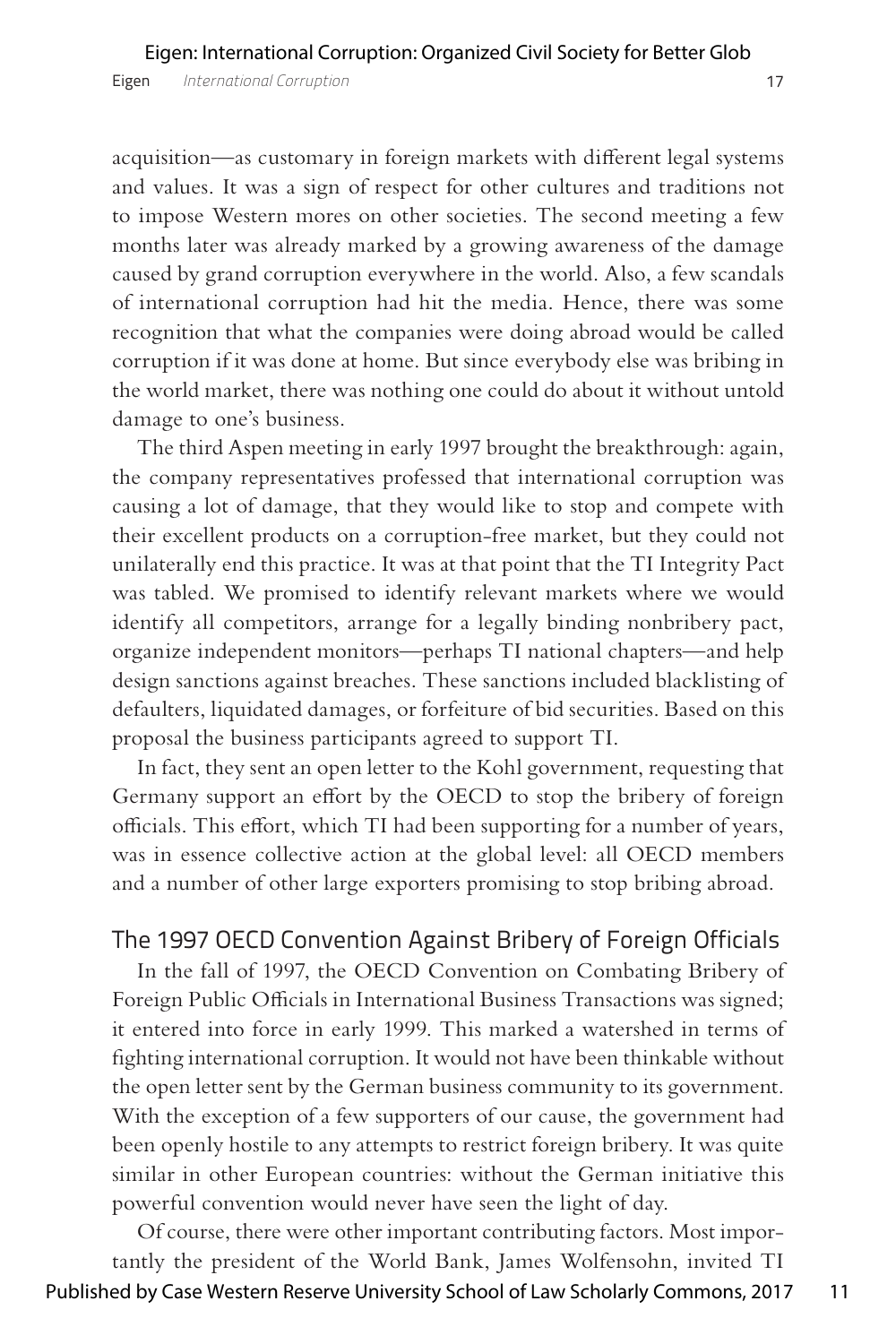leadership in the spring of 1996 to a full-day seminar with his top managers and began a process of turning this powerful institution from Saul to Paul, crowned by his annual speech in Hong Kong about the "Cancer of Corruption." Since then the Bretton Woods institutions have been strong supporters of the anticorruption agenda.

Similarly, the UN agencies, regional organizations including the European Union, and a number of national governments—and in particular their development agencies—rapidly supported a global anticorruption agenda.

But the task of civil society organizations like TI was not yet over. The signatory states of the OECD convention did not all implement and enforce their legal commitment to criminalize foreign bribery and actually translate these new rules into action. As the regular monitoring reports by TI indicate, some countries dragged their feet in punishing foreign bribery by their companies (Transparency International 2013).

While a few countries, such as Japan, have done practically nothing to introduce effective laws against foreign bribery by their citizens, others, including the United States (which continued, of course, the long tradition of the Foreign Corrupt Practices Act of 1977), Germany, and most recently the United Kingdom and France, apply rigorous systems of punishing foreign bribery. CSOs, and notably the national chapters of TI, played an effective role in nudging their governments toward compliance.

In the United Kingdom, for instance, CSOs sued the government because it had stopped investigations by the Serious Fraud Office of major corruption cases of BAE abroad; this was widely seen as a breach of its obligations under the OECD Convention. Draconian rules have now been introduced and are being implemented in the United Kingdom.

In Germany the prosecution of foreign bribery also started slowly. By now the record has become quite good: more than 100 companies, some of them major players internationally, including Siemens, MAN, Ferrostahl, and others, are being prosecuted. Unfortunately, the German record is being spoiled by the refusal of the members of the Bundestag to ratify the UN Convention against Corruption—mainly because it would mean giving up an odd privilege of German parliamentarians to be bribed with impunity.

#### Other TI Anticorruption Tools

One of the most powerful tools Transparency International has is the annual Corruption Perception Index (CPI). In 2012 it ranked 174 countries according to perceived levels of public sector corruption in countries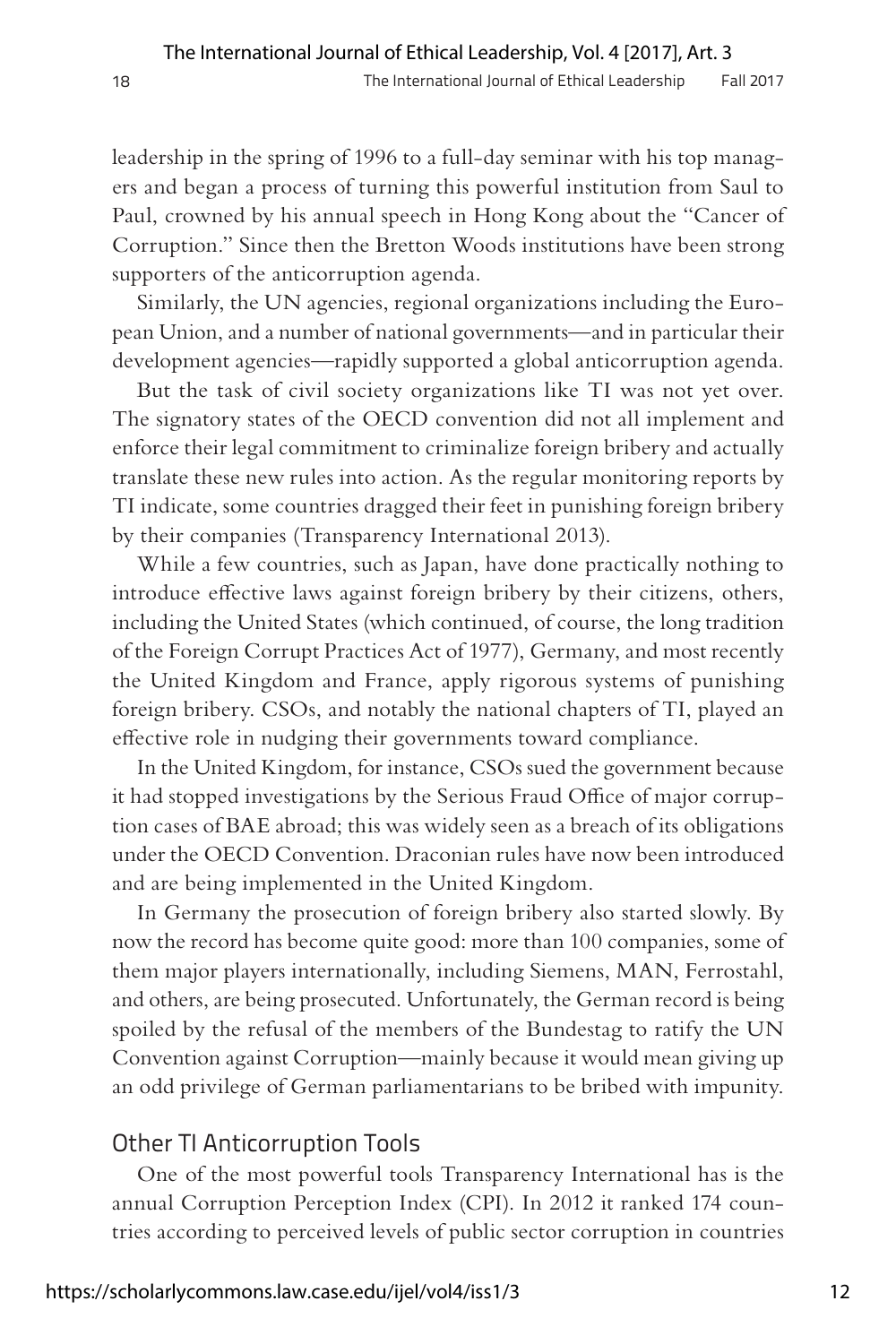worldwide. Based on expert opinions countries are scored from 0 (highly corrupt) to 100 (very clean). Two-thirds of the countries score below 50, which means that public institutions have to become more transparent and accountable.

The CPI was created in 1995 more or less by coincidence, when a young PhD candidate, Johann von Lambsdorff, working as an intern at our small international secretariat, attempted to quantify measurements of corruption. After discussing it off the record with a journalist it appeared with initially 54 countries in a prominent German weekly. We had to choose if we wanted to disown our intern or embrace the index as an imperfect but very effective tool. It has served us well in helping to build public awareness for corruption.

Numerous other indices, including national, regional, sectorial perception indices and the powerful public opinion survey, the *Global Corruption Barometer,* developed over time. They force governments, companies, media, and people generally to take notice of corruption, a first step towards controlling it.

Other tools that have come into use since 2001 include the Global Corruption Reports series. This comprises comprehensive status reports about the fight against corruption, each one with a special theme, like political corruption, corruption in procurement, in the health sector, in the judiciary; in 2013 the focus was on education.

Since 1997, TI has been responsible for organizing the biannual International Anti-Corruption Conferences, which help build global networks against corruption, with participants learning from each other and driving the frontier of anticorruption forward. At the last conference, in November 2012, 1,900 people from over 140 countries gathered for four days in Brazil. They came from politics, business, civil society, the media, and academia. The Brazilian president, Dilma Rousseff, struggling with widespread corruption in her own country, opened the meeting.

One tool was created 10 years ago and has become particularly effective. The advocacy and legal advice centers (ALACs) offer free and confidential legal advice to witnesses and victims of corruption and thereby help citizens break their silence around corruption. Today 90 ALACs operate in 60 countries; more than 140,000 individuals have contacted TI's centers.

An untold number of tools and anticorruption instruments are at work, mainly developed by the over 100 TI national chapters. The international secretariat supports and coordinates this highly innovative work while also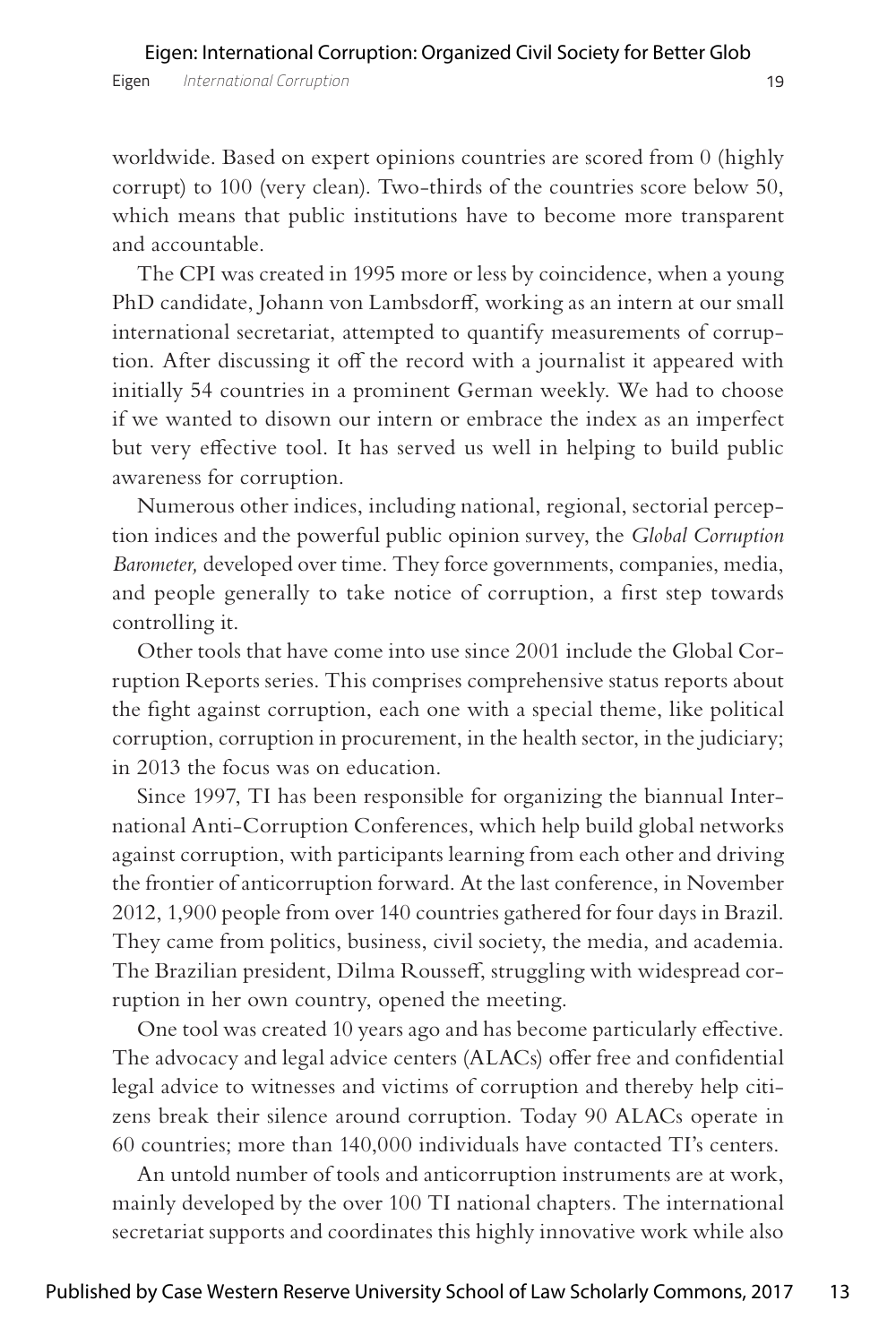focusing on global and regional tools, including the Corruption Perceptions Index and the Global Corruption Reports, as well as articulating a coherent strategy and presenting a global voice of the movement in the international arena.

Many of these evolving tools have a sectorial focus—for example, corruption in the health sector, in education, in water and sanitation, in forestry and land use, in local government, in business, in arms trade and security. (There are too many such tools and instruments to list here; they may be found at www.transparency.org).

But there is one sectorial initiative worth singling out because of the unique opportunities and also challenges involved in this sector: extractive industries, including oil and gas, mining, forestry, and fisheries. This is also an initiative that serves well as a tangible illustration of the main argument of this paper: the strength of the triangular cooperation between government, business, and civil society in dealing with intractable governance issues.

#### The Extractive Industries Transparency Initiative

The extractive industries sector, in particular oil and gas and mining, is one of the sectors most vulnerable to corruption. The investments are huge, commitment periods are very long, and the technical, commercial, and political risks are considerable. On the other hand, the potential for natural resource development to become an engine of inclusive growth and development, particularly in poor countries, is very attractive. But the record of the industry is poor. TI and other CSOs therefore felt that a special approach would be needed to promote transparency and accountability for extractive industries.

Transparency International UK joined a group of active CSOs stationed in London, including Global Witness, Oxfam, and Human Rights Watch, to demand extractive industry companies to publish what they pay in taxes, royalties, dividends, signature bonuses, and other transfers to the governments in their resource-rich host countries. These amounts are huge, but in many countries kept out of sight of the parliaments, the media, and civil society, making it difficult to hold the power elites in these countries accountable for these riches.

A number of companies, like BP, Shell Oil, Anglo American, and Vale, agreed in principle to making these flows open. Around 2001 though, some of their host countries (for example, Angola) prohibited their publication, reminding the operators of confidentiality clauses in their investment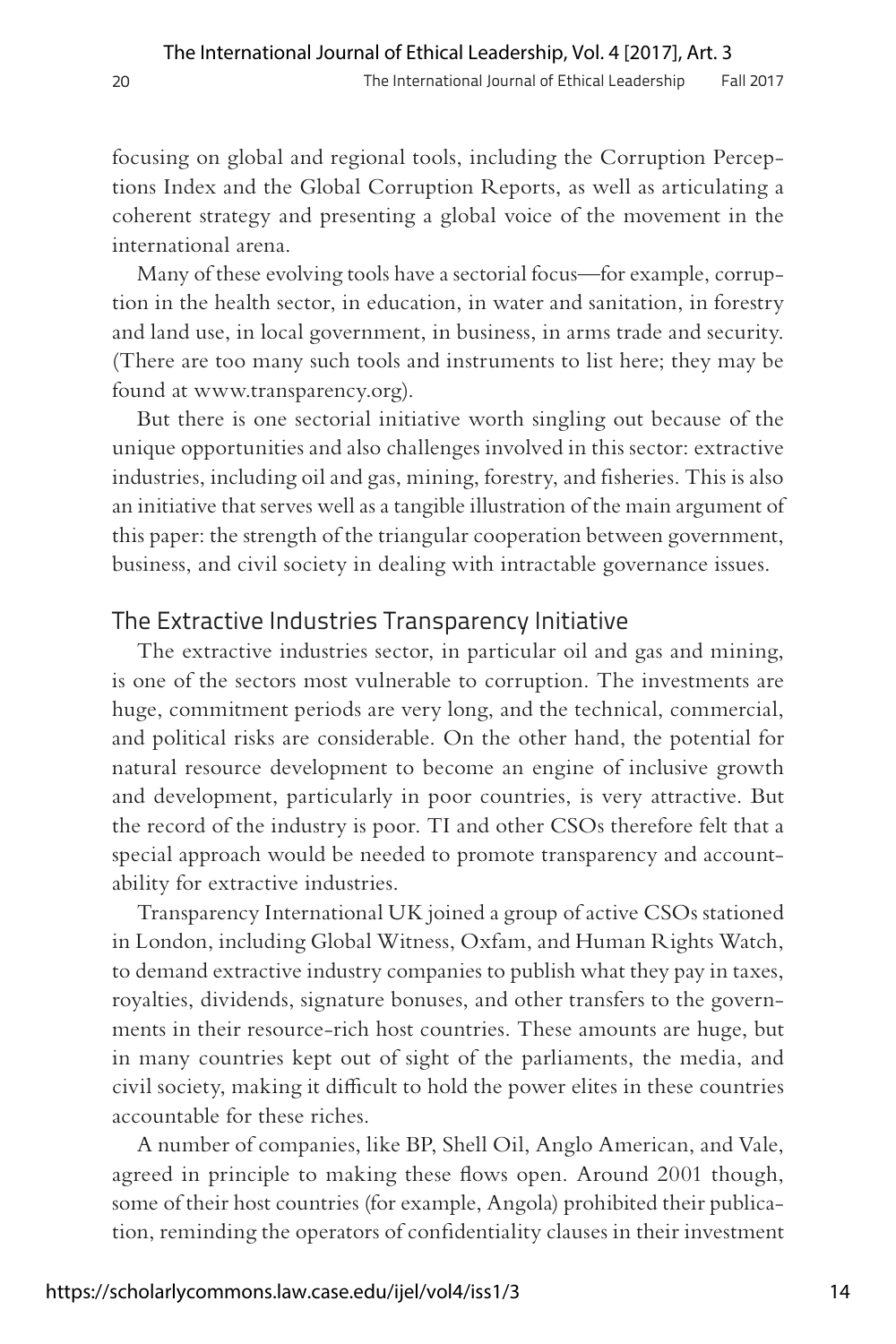agreements, with the veiled threat to terminate the production rights in case of breach. We therefore nearly accepted with resignation that our idea had failed. However, in the meantime the World Bank, the IMF, DFID, and some powerful politicians, such as British Prime Minister Tony Blair, various private entrepreneurs, like Mark Moody-Stuart, and philanthropists, like George Soros, had begun to support this campaign. We continued the idea—but changed our approach to also challenging the host governments to allow the release of these data.

The breakthrough came in 2003, at the tenth anniversary of TI, when President Olusegun Obasanjo of Nigeria announced at a large university lecture in Berlin that his country would not only allow the publication of payments to the Nigerian government but would even make it mandatory for all companies operating there, and that the government itself would report all its revenues from extractive industries. This was the green light for a conference in 2003 in London where the Extractive Industries Transparency Initiative Principles (EITI) were agreed upon.

In the subsequent multistakeholder advisory group meetings, rules were drawn up to ensure that all participating countries committed to a minimum level of transparency in reporting payments by companies and revenues received by governments. The group completed its work in the fall of 2005, when a global conference in Oslo launched the initiative. In the meantime 40 implementing countries, from Azerbaijan to Nigeria and Indonesia, have submitted, through their own national multistakeholder working groups, regular reports, scrutinized by validators for the approval of the multistakeholder global board.

The rules have evolved. A major development was the passage of the Dodd-Frank Act into law in the United Sates in 2010. Its provision in Section 1504 go beyond the EITI standards, prescribing mandatory information, on a project-by-project, country-by-country basis for all companies listed in the United States, about the billions of dollars they pay to governments across the world.

The Dodd-Frank Act has catalyzed global action. The European Union recently adopted guidelines that match the US statute. Similar rules are being developed in Canada, France, Norway, Switzerland, and the United Kingdom. But despite the potential for payment transparency rules to control international corruption, the American Petroleum Institute—an oil industry lobby group—has successfully challenged the guidelines of the Dodd-Frank Act by the US Securities and Exchange Commission (SEC)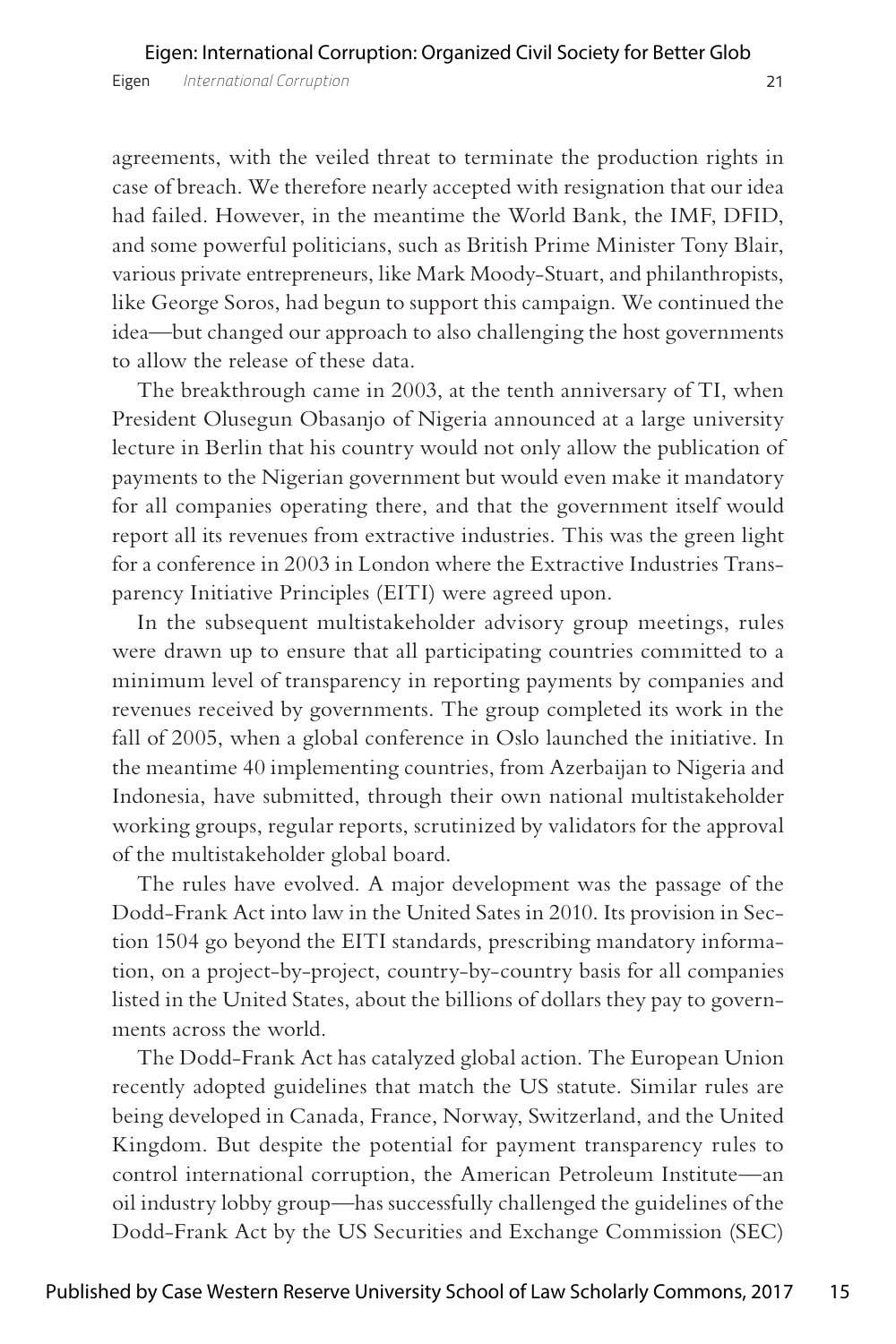specifying how companies should comply with the Act. A US court ruled that the SEC must review its implementing rules and reissue them with a fuller justification for its decisions.

The EITI rules have also been expanded: while in the past they had been implemented in a relatively narrow fashion focused merely on the payments made and received for extractive industry operations, the 2013 EITI membership meeting in Sydney decided to require that national EITI reports should be better grounded in national priorities and reforms. Under the new requirements, "the reports must contain basic contextual information about the fiscal regime, contractual framework, production, licensing procedures, revenue allocations and expenditures" (Short 2013). This information will help to broaden the enabling environment for extractive industries in the future.

These additions are the result of nearly two years of consultations by the EITI board and its partners in governments, business, and organized civil society. They represent a significant step toward creating a global coherent standard in this vital but challenging sector, which none of the three actors would have been able to achieve alone.

# Coalitions of State, Private Sector, and Civil Society for Good Governance

From our experience in fighting international corruption it is evident that a coalition of the three actors of governance—the state as prime actor, the commercial sector, and civil society organizations—can offer solutions in important areas of failing governance related to integrity and accountability.

It is safe to conclude that the same coalition can also address other issues of failing governance, such as protecting the environment, addressing climate change, fighting violations of human rights, and establishing fair labor standards. The three actors have to complement each other in diagnosing problems together, developing joint proposals for reform, and introducing and monitoring these reforms in order to establish together better governance worldwide.

This is widely and increasingly recognized: a free and vigilant civil society is essential if we are to tackle poverty and the injustice of economic globalization, and to dispel the climate of despair and alienation that serves as a breeding ground for conflict, war, and terrorism. However, to take on this responsibility, organized civil society also has to change. There are at least four major challenges for many CSOs to grow into this role: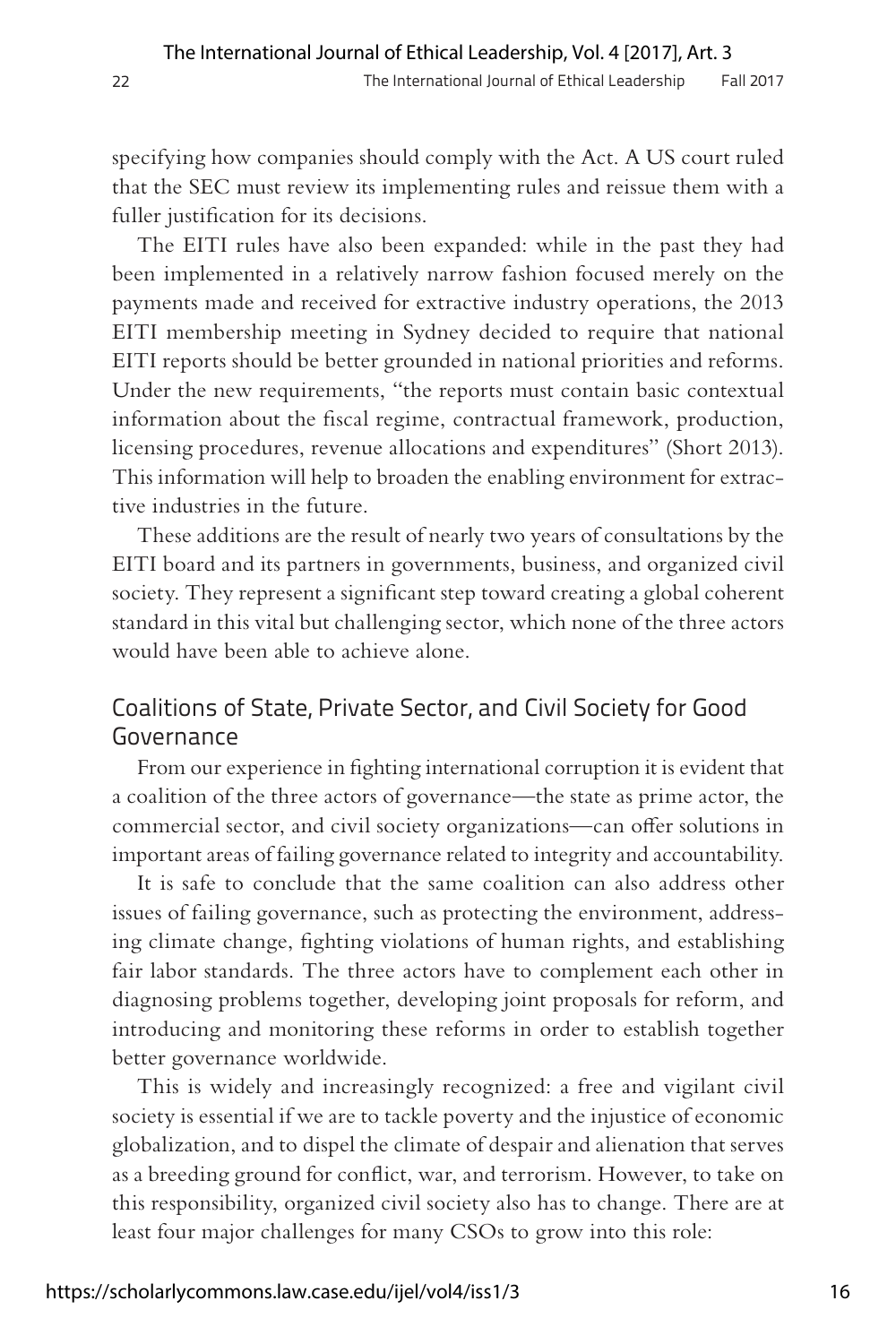*First,* the decision-making processes of CSOs themselves, and generally their governance, have to improve: Are they open and participatory? Are they democratic?

*Second,* financial transparency, the openness and accounting for their funds, the identity and accountability of their financial supporters—all of these have to be clear and transparent. Can this be left to self-regulation? Or should the state set the minimum requirements? The examples of severe restrictions placed on civil society in Russia and China argue for caution in this field.

*Third,* the competence and professionalism of the leaders and activists in CSOs have to be strengthened. This is a challenge to academia: research and training for CSOs through focused curricula and based on close interaction is essential. The establishment of numerous research and training centers for civil society in the United States and Europe is cause for optimism in this area.

*Finally,* CSOs have to learn the art of being open to coalition building, a willingness to cooperate with the other actors of governance, without losing their independence.

In addition, there are numerous other obstacles that must be overcome in order for CSOs to become partners with the other actors of governance. There is for instance a huge gap between the large international advocacy NGOs (INGOs), some with annual budgets of more than a billion dollars, and their small local relatives at the grassroots level in the villages and rural areas of Africa, Asia, and Latin America. And yet they also depend on each other.

The governance problems of CSOs are addressed through a number of important initiatives. For example, since 2006 the Accountability Charter for INGOs has been administered by the Berlin Civil Society Center (now renamed the International Civil Society Center) with the support of the Global Reporting Initiative and addresses through a voluntary code of conduct the most important elements of CSO governance (www.ingoaccountabilitycharter.org). Other similar initiatives give reason to expect that organized civil society will grow into its role as a driving force for a new paradigm of global governance.

An effective coalition of state and business and civil society is bringing transparency and accountability to global governance in the fight against international corruption. The hope is that it can also bring solutions to other ills of globalization, which is now marked by injustice and inequity,